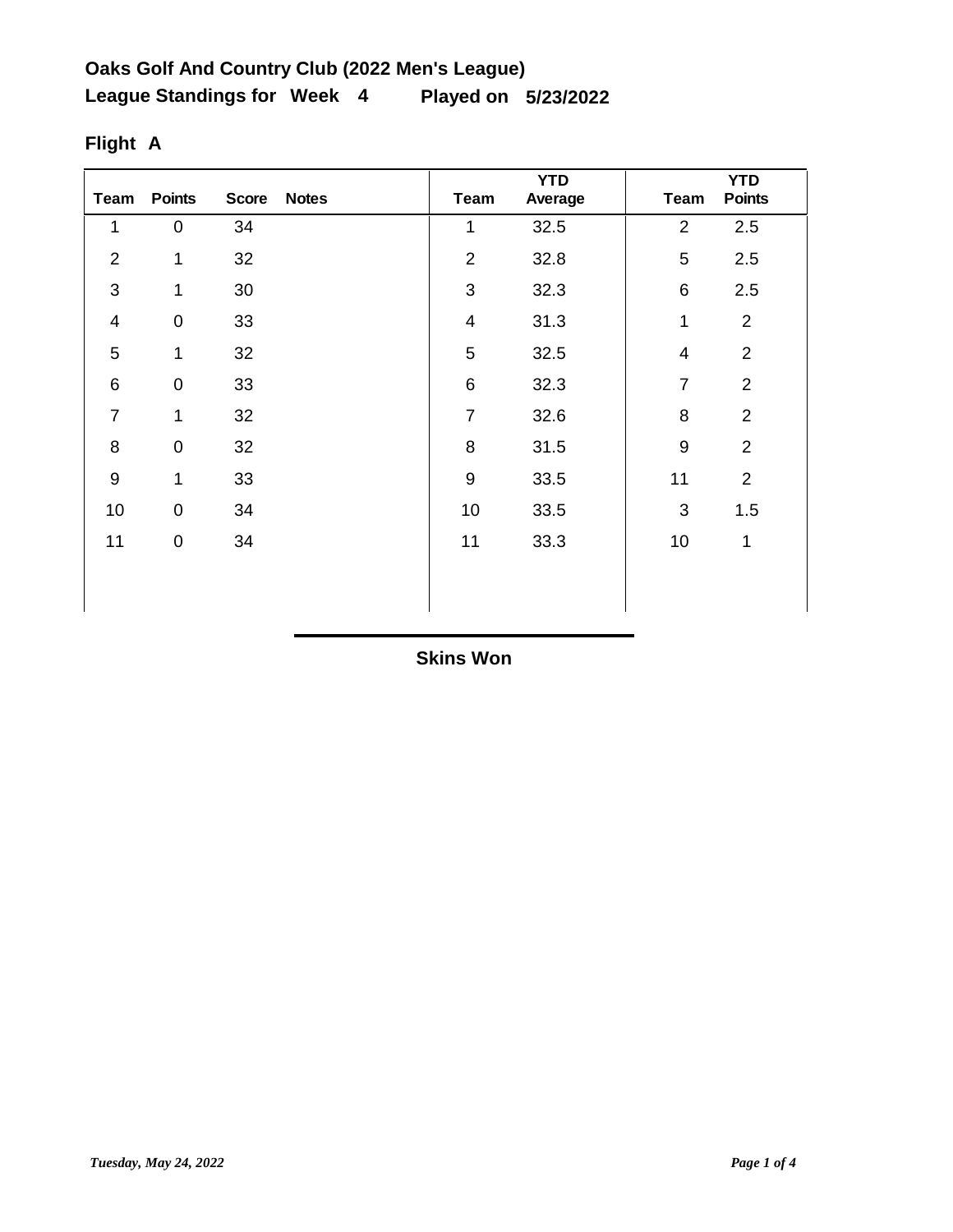| Team | <b>Points</b> | <b>Score</b> | <b>Notes</b> | <b>Team</b> | <b>YTD</b><br>Average | <b>Team</b> | <b>YTD</b><br><b>Points</b> |
|------|---------------|--------------|--------------|-------------|-----------------------|-------------|-----------------------------|
| 12   | $\pmb{0}$     | 35           |              | 12          | 34.3                  | 13          | 3.5                         |
| 13   | 1             | 33           |              | 13          | 33.0                  | 16          | $\mathfrak{B}$              |
| 14   | 1             | 35           |              | 14          | 35.0                  | 20          | $\mathfrak{S}$              |
| 15   | 1             | 32           |              | 15          | 33.8                  | 22          | $\mathfrak{B}$              |
| 16   | $\pmb{0}$     | 36           |              | 16          | 33.5                  | 14          | 2.5                         |
| 17   | $\pmb{0}$     | 34           |              | 17          | 32.8                  | 17          | $\overline{2}$              |
| 18   | $\pmb{0}$     | 35           |              | 18          | 33.8                  | 19          | 1.5                         |
| 19   | 1             | 31           |              | 19          | 33.0                  | 21          | 1.5                         |
| 20   | 1             | 31           |              | 20          | 33.3                  | 15          | 1                           |
| 21   | 1             | 35           |              | 21          | 35.0                  | 18          | 1                           |
| 22   | $\pmb{0}$     | 36           |              | 22          | 33.8                  | 12          | $\pmb{0}$                   |
|      |               |              |              |             |                       |             |                             |
|      |               |              |              |             |                       |             |                             |

# **Flight B**

| Hole | <b>Score</b> | Team |
|------|--------------|------|
| 10   |              | 19   |
| 15   |              | 15   |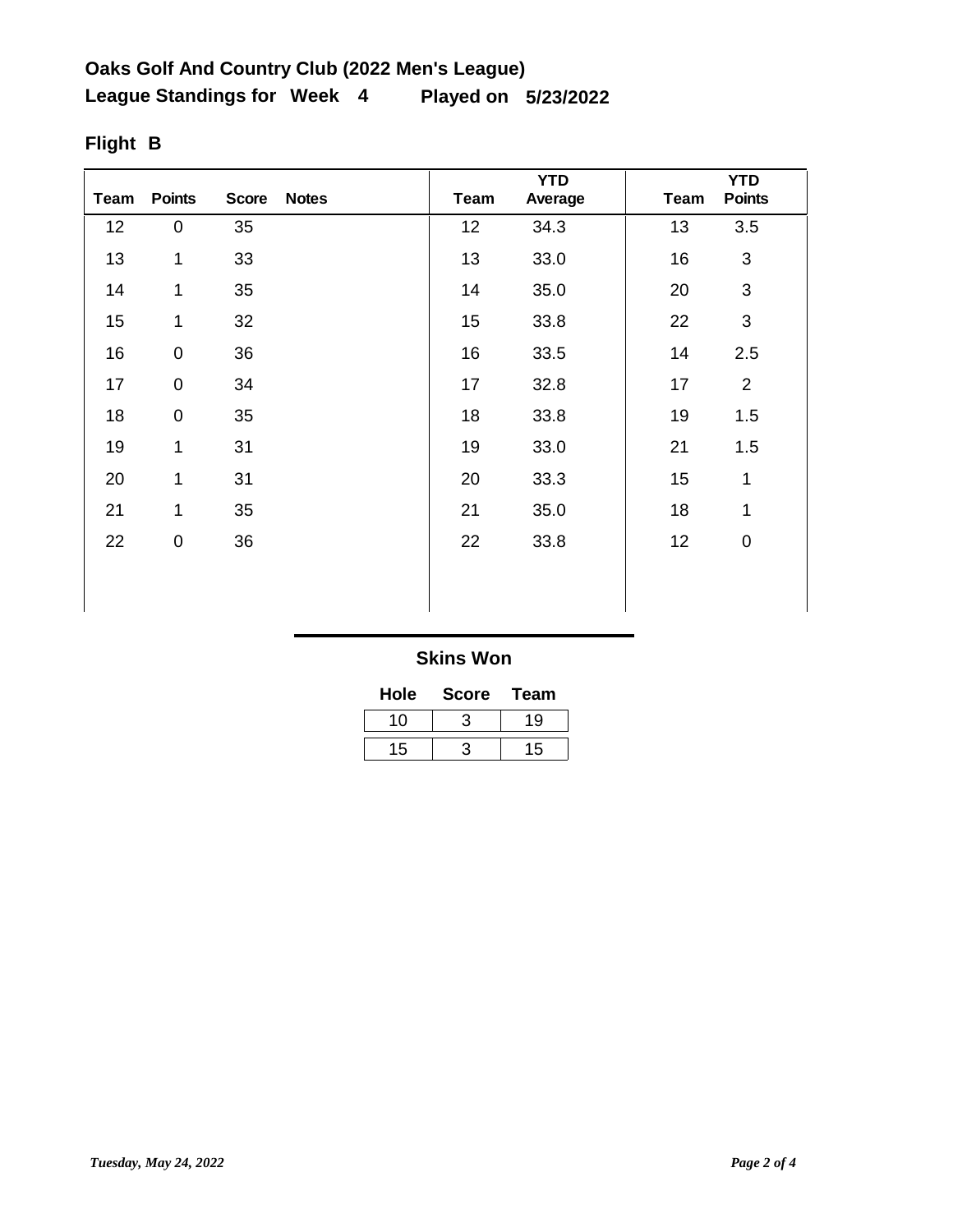| Team | <b>Points</b>       | <b>Score</b> | <b>Notes</b> | Team | <b>YTD</b><br>Average | Team | <b>YTD</b><br><b>Points</b> |
|------|---------------------|--------------|--------------|------|-----------------------|------|-----------------------------|
| 23   | 1                   | 35           |              | 23   | 35.3                  | 23   | 3                           |
| 24   | 1                   | 31           |              | 24   | 32.8                  | 24   | 3                           |
| 25   | $\mathsf 0$         | 37           |              | 25   | 36.0                  | 30   | 3                           |
| 26   | 0.5                 | 38           |              | 26   | 36.3                  | 26   | 2.5                         |
| 27   | $\pmb{0}$           | 34           |              | 27   | 35.0                  | 31   | 2.5                         |
| 28   | 0.5                 | 35           |              | 28   | 35.3                  | 27   | $\overline{2}$              |
| 29   | 1                   | 32           |              | 29   | 33.5                  | 29   | $\overline{2}$              |
| 30   | 1                   | 30           |              | 30   | 32.8                  | 28   | 1.5                         |
| 31   | 0.5                 | 35           |              | 31   | 35.0                  | 25   | $\overline{1}$              |
| 32   | $\mathsf{O}\xspace$ | 37           |              | 32   | 35.3                  | 32   | 1                           |
| 33   | 0                   | 38           |              | 33   | 37.0                  | 33   | 1                           |
|      |                     |              |              |      |                       |      |                             |
|      |                     |              |              |      |                       |      |                             |

# **Flight C**

| Hole | Score | <b>Team</b> |
|------|-------|-------------|
|      | 3     | 24          |
| 3    | 2     | 29          |
|      | 3     | 30          |
| ี่ค  | 2     | 30          |